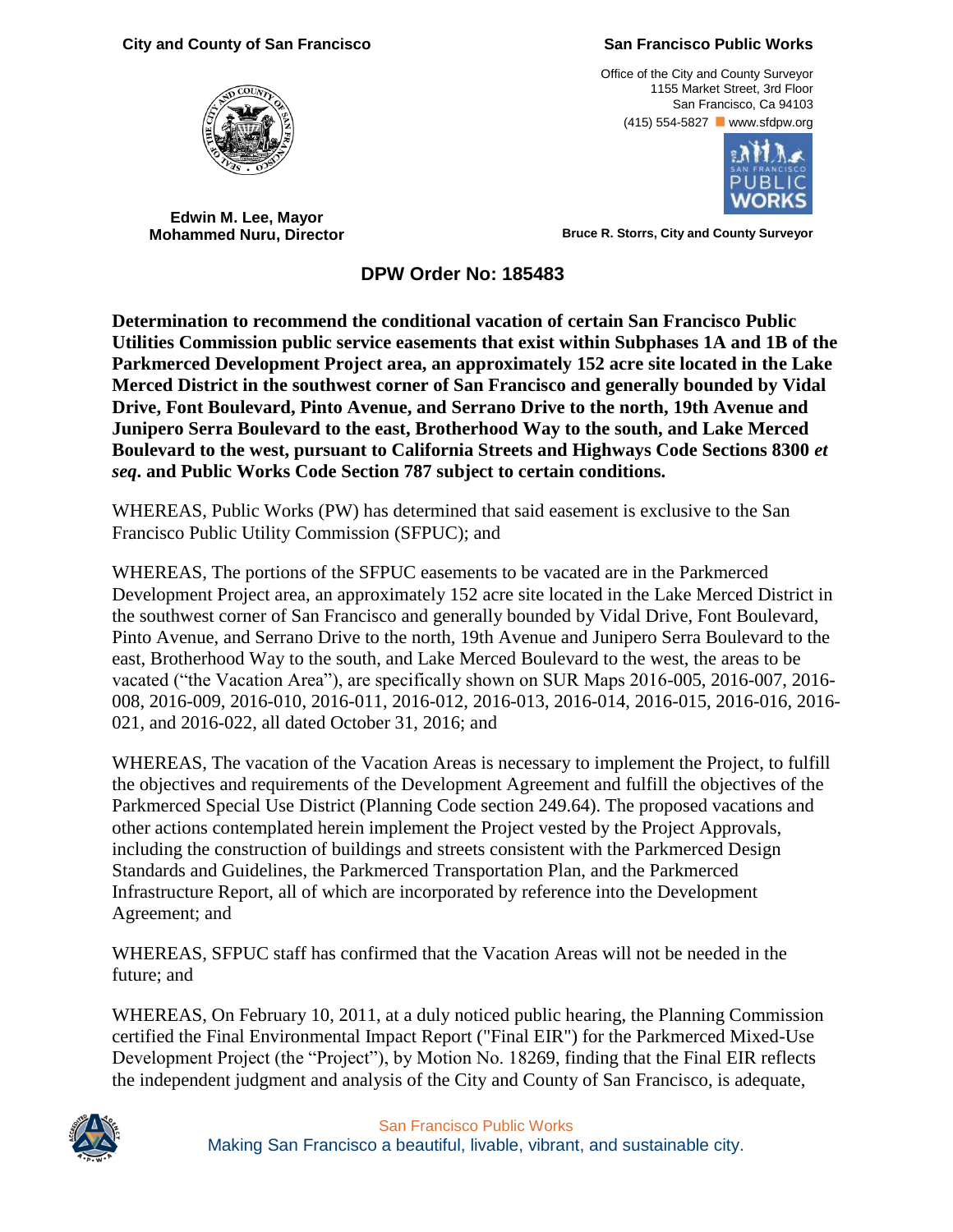accurate and objective, contains no significant revisions to the Draft EIR, and the content of the report and the procedures through which the Final EIR was prepared, publicized and reviewed comply with the provisions of the California Environmental Quality Act (California Public Resources Code Section 21000 et seq., "CEQA"), the State CEQA Guidelines (California Code of Regulations Title 14 Section 15000 et seq.), and Chapter 31 of the San Francisco Administrative Code ("Chapter 31"); and

WHEREAS, At the same hearing during which the Planning Commission certified the Final EIR, the Planning Commission by Motion No. 18270 adopted findings, as required by CEQA, regarding the alternatives, mitigation measures, and significant environmental effects analyzed in the Final EIR, a statement of overriding considerations for approval of the Project, and a proposed mitigation monitoring and reporting program (collectively, "CEQA Findings"); and

WHEREAS, On May 24, 2011, at a duly noticed public hearing, the San Francisco Board of Supervisors reviewed and considered the Final EIR on appeal. By Motion M11-83, the Board of Supervisors upheld the Planning Commission's certification of the Final EIR and found the Final EIR to be complete, adequate and objective and reflecting the independent judgment of the City and in compliance with CEQA and the State CEQA Guidelines; and

WHEREAS, On June 7, 2011, at a duly noticed public hearing, the Board of Supervisors considered the Project's approvals, which included amendments to the City's General Plan (approved by Ordinance No. 92-11), Zoning Map (approved by Ordinance No. 91-11), and Planning Code (approved by Ordinance No. 90-11), as well as approval of a Development Agreement, approved on June 7, 2011 by Ordinance No. 89-11 (the "Development Agreement") (collectively, the "Project Approvals"); and

WHEREAS, On February 20, 2015, Parkmerced Owner, LLC (together, with its successors and assigns, the "Project Sponsor") submitted three applications for tentative subdivision maps pursuant to the requirements of the California Subdivision Map Act for Subphases 1A and 1B of the Project. On August 21, 2015, Public Works ("PW") pursuant to PW Order No. 183946 conditionally approved such tentative maps: (1) Tentative Map No. 8530 requested approval to subdivide Assessor's Blocks 7326, 7330, 7331, 7364, 7365, 7366 and 7370 (Parkmerced Planning Blocks 20, 21S, and 22); (2) Tentative Map No. 8531 requested approval to subdivide Assessor's Block 7335 (Parkmerced Planning Block 6); and (3) Tentative Map No. 8532 requested approval to subdivide Assessor's Block 7308 (Parkmerced Planning Block 1) (collectively, the "Subphase 1A and 1B Tentative Maps"). The Project Sponsor is currently processing with PW the approval of a final subdivision map for each of the Subphase 1A and 1B Tentative Maps (each, a "Final Map"); and

WHEREAS, Subphases 1A and 1B of the Project involve the conditional vacation of certain public service easements (including sewer, storm drain, and water line easements) owned by the San Francisco Public Utilities Commission located within and outside of existing streets (the "Public Utility Easements"). The SFPUC Vacation Area is shown in Public Works SUR Map Nos. 2016-005, 2016-007, 2016-008, 2016-009, 2016-010, 2016-011, 2016-012, 2016-013, 2016-014, 2016-015, 2016-016, 2016-020, and 2016-021; and

WHEREAS, Pursuant to the California Streets and Highway Code, the Department of Public Works, Bureau of Street Use and Mapping (the "Department") has initiated the process to vacate the Vacation Area; and

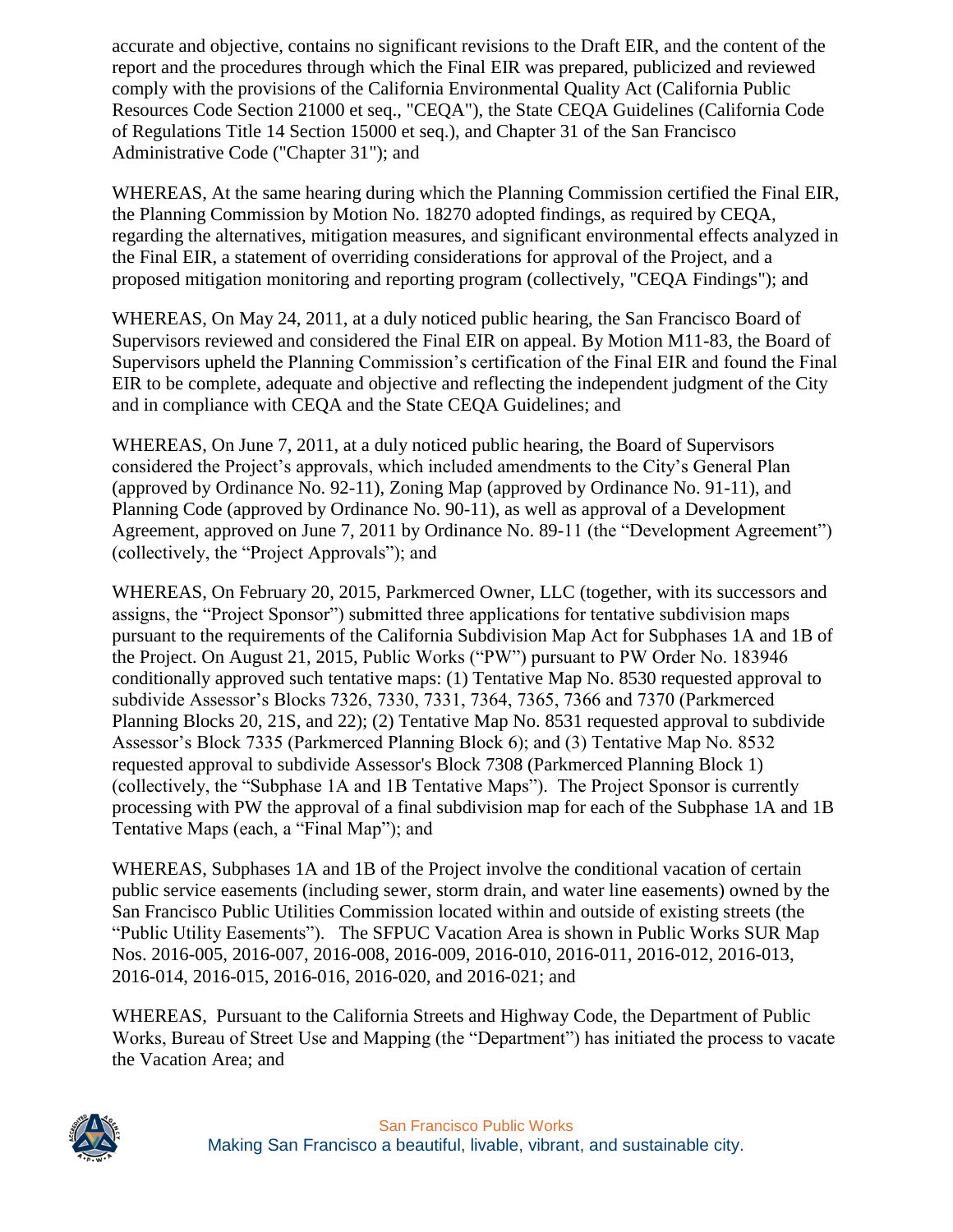WHEREAS, The public interest, convenience, and necessity require that, except as specifically provided herein, no other easements or other rights should be reserved by City for any public or private utilities or facilities that may be in place in the Vacation Area and that any rights based upon any such public or private utilities or facilities are unnecessary and should be extinguished; and

WHEREAS, Because certain of the easements will remain in use until specified times, no portion of the Public Utility Easements shall be vacated until the Project Sponsor provides PW with an acceptable Public Improvement Agreement ("PIA") pursuant to Section 1351 of the San Francisco Subdivision Code and the Subdivision Map Act for all improvements within the Final Map or required for development of the area shown in the Final Map prior to approval of a Final Map or issuance of a Street Improvement Permit for Subphases 1A or 1B of the Project, whichever is earlier. Such PIA shall address security provisions and provide interim easements or licenses via separate offer, such that the City can complete the improvements if the Project Sponsor fails to do so; and

WHEREAS, On October 25, 2016, after a duly noticed public hearing, the San Francisco Public Utilities Commission in Resolution No. 16-0224, determined that the Public Utility Easements were surplus and unnecessary for public utility purposes, and therefore recommended that the Board of Supervisors terminate and vacate such easements subject to the conditions in this ordinance and authorize the General Manager of the SFPUC to quitclaim these real property interests

WHEREAS, Pursuant to the Streets and Highways Code Section 892, the Department determines that the Vacation Area is unnecessary for non-motorized transportation because the Development Agreement requires the dedication and construction of an extensive street, bicycle path, pedestrian path, park, and trail system that is more extensive than the areas being vacated and that is designed to integrate with existing built streets in the adjacent neighborhoods; and

WHEREAS, The Director of Public Works for the City and County of San Francisco has determined the following:

1. The vacation is being carried out pursuant to the California Streets and Highways Code Sections 8300 et seq.

2. The vacation is being carried out pursuant to San Francisco Public Works Code Section 787.

3. The Vacation Areas to be vacated are shown on SUR Maps 2016-005, 2016-007, 2016-008, 2016-009, 2016-010, 2016-011, 2016-012, 2016-013, 2016-014, 2016-015, 2016-016, 2016-021, and 2016-022.

4. These vacations are necessary to implement the Project, to fulfill the objectives and requirements of the Development Agreement and fulfill the objectives of the Parkmerced Special Use District (Planning Code section 249.64).

5. Solely for those Public Utility Easements shown on SUR Maps 2016-005, 2016-011, 2016- 013, 2016-015, and 2016-016, in the PW Order the PW Director determined that the public interest, convenience, and necessity require that the City reserve from the vacation of the Public Utility Easements shown on SUR Maps 2016-005, 2016-011, 2016-013, 2016-015, and 2016- 016, non-exclusive easements for the benefit of the City for water main utilities located in, upon,